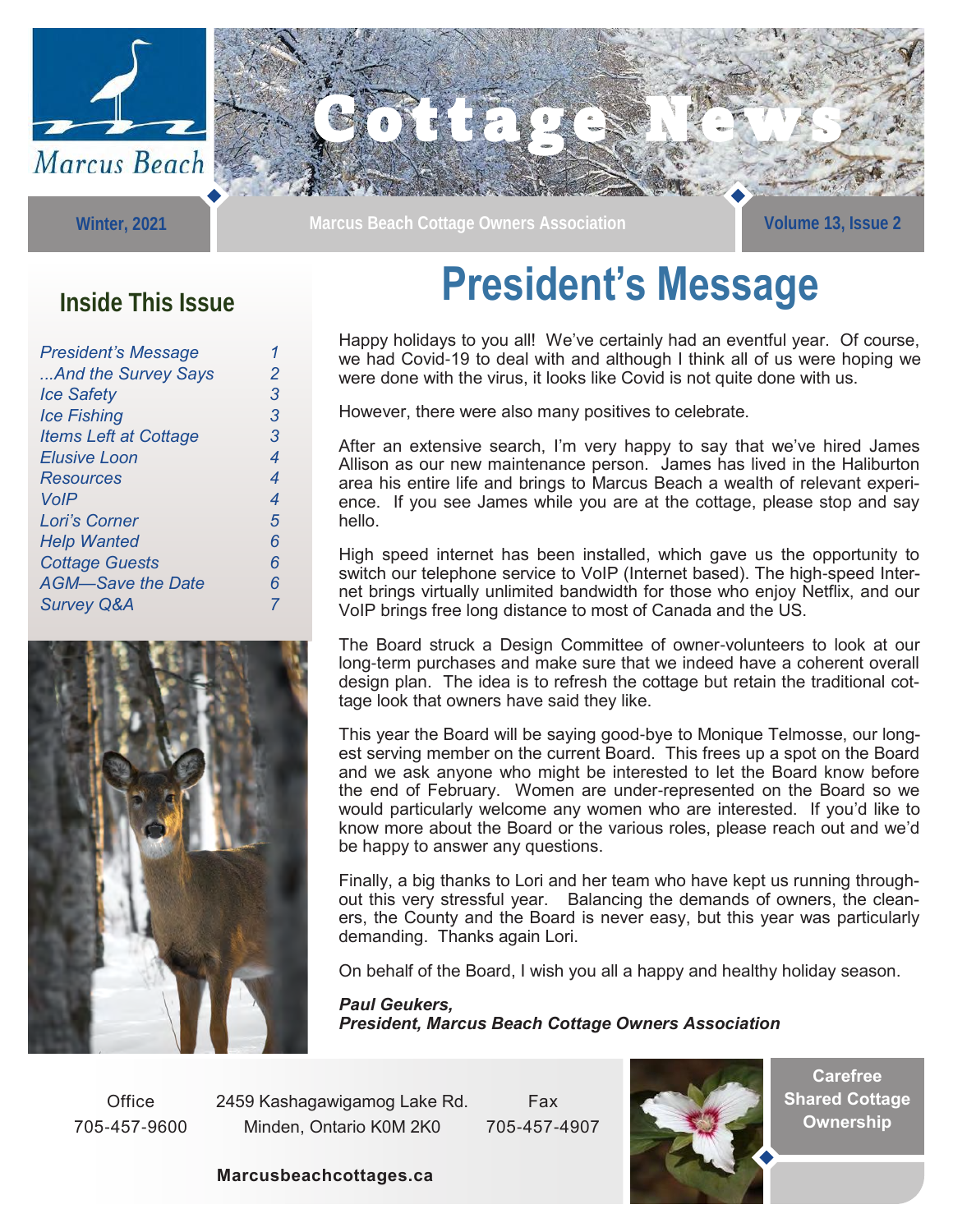

## **...and the Survey Says**

Once again, we had an excellent response to our annual survey with 139 responses, so a big thank you to all owners who took the time to share their opinions. This feedback is invaluable in assisting the Board with objectives, prioritization of projects and "getting the pulse" of owners.

The first five questions are the same every year so that year-toyear comparison is possible. Here are the results of each question:

#### *Q1: Overall, the quality of my cottage experience is being maintained and enhanced.*

96% of owners answered "Satisfied" or "Very Satisfied" which is the same result as 2020. Most of our owners continue to be extremely happy with the investment they have made at Marcus Beach. No owners indicated they were "Dissatisfied".

#### *Q2: In general, how well do you think the Board is doing?*

94% of owners answered "Excellent" or "Very Good". The 2020 result was 93%.

#### *Q3: How well do you feel the Board manages the finances of the Marcus Beach Cottage Owners Association?*

87% of owners answered, "Very Good" or "Excellent". The 2020 result was 89%.

*Q4: How well do you feel the Property Manager (Lori Roberts) is doing? Keep in mind all aspects of the role* **-** *ensuring cot-*



*tages are kept clean and supplied, managing maintenance projects, demonstrating a good customer service attitude, helping wherever needed, etc.*

85% of owners answered, "Very Good" or "Excellent". The 2020 result was 86%.

#### *Q5: How well do you feel our property is being maintained?*

89% of owners answered, "Very Good" or "Excellent". The 2020 result was 95%.

#### *Q6: It has been an eventful year and the coronavirus pandemic has affected us all. How do you feel the Board has managed the situation?*

Most owners agreed with the COVID-related actions taken by the Board and were appreciative of the regular updates. Specifically:

#### *Temporary closure of property in April***-***May*

85% of owners answered, "Just right", 15% answered "Overly cautious, precautions unnecessary" and no one answered "Too little, too late".

#### *Full summer opening with modified check***-***in/check out times; re**opening with a shortened week.*

86% of owners answered, "Just right", 14% answered "Overly cautious, precautions unnecessary" and 1% answered "Too little, too late".

### *Overall communications.*

96% of owners answered, "Just right", 3% answered "Overly cautious, precautions unnecessary" and 1% answered "Too little, too late".

*Q7: For the first time this year the Annual General Meeting was held via Zoom (due to Covid). For those owners who attended what was your overall impression of the Zoom meeting?*



**Winter, 2021**

**Page 2**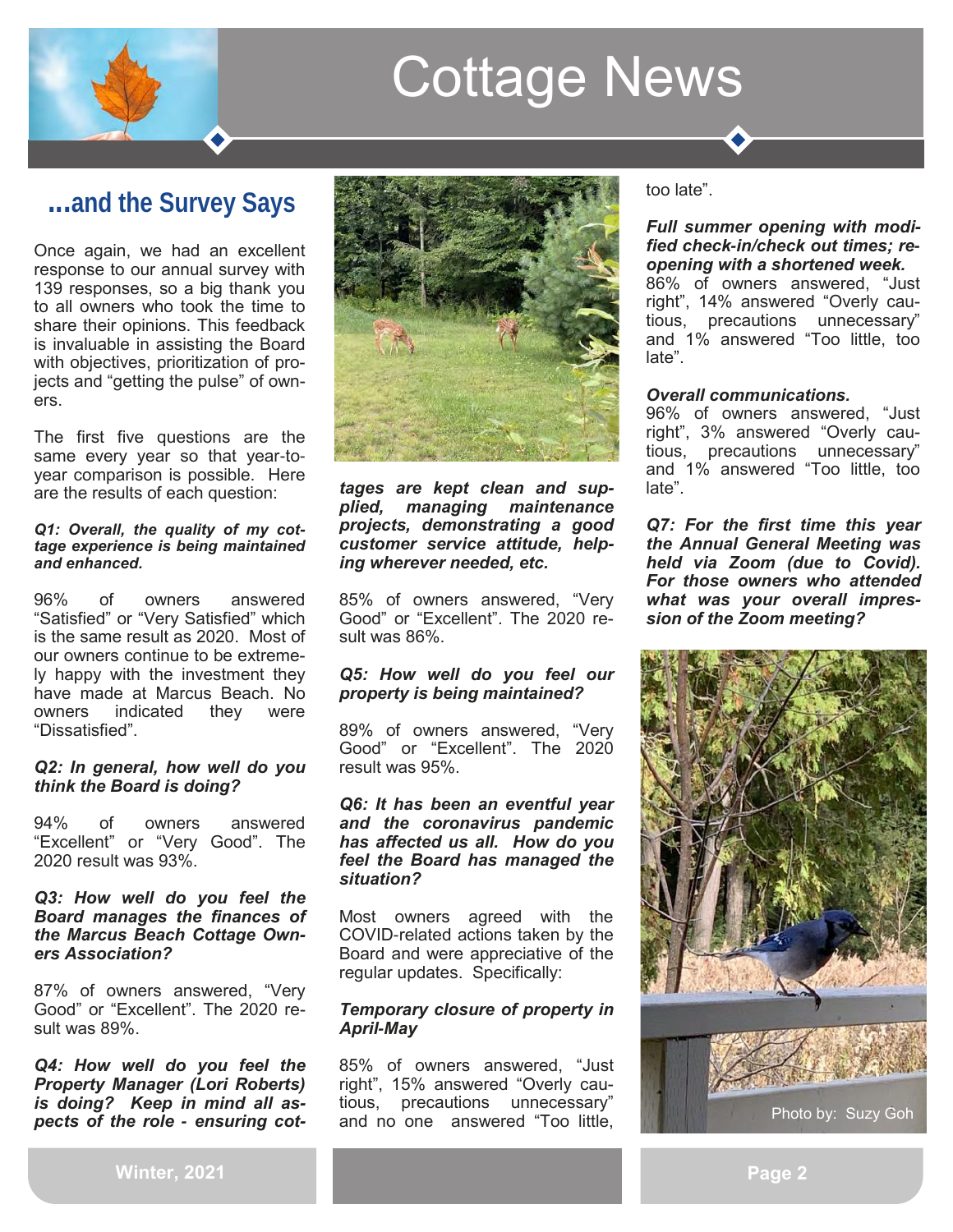

## **...and the Survey Says (cont'd)**

Of those owners who attended 94% of owners answered, "Very Good" or "Excellent" and the remainder said it was "Good".

*Q8: For future AGM's, ideally there will be a blend of an in**person meeting together with Zoom (for owners who can't travel to Toronto). However, if that is not possible because it is either too expensive or technically too difficult, what is your preferred format for future meetings?*

Interestingly, 67% of owners said future meeting should be via Zoom while 33% said the meetings should be in person.

#### *Q9: If there was one thing that we could do to improve your experience at Marcus Beach, what would that be?*

The responses to these questions and other open-ended questions have been summarized and are included at the end of the newsletter.



## **Ice Safety**

Winter is here and with the colder weather there so many great outdoor activities, from hockey to ice fishing or snowshoeing along the many trails in the area.

Ice safety is important, the colour of the ice may be an indication of its strength.

- Clear blue ice is strongest
- White opaque or snow ice is half



as strong as blue ice. Opaque ice is formed by wet snow freezing on the ice

• Grey ice is unsafe. The grayness indicates the presence of water

The Red Cross website is a great source of water/ice safety so just a reminder for all cottagers who venture out on the ice.

### **[Red Cross Safety Tips](https://www.redcross.ca/training-and-certification/swimming-and-water-safety-tips-and-resources/swimming-boating-and-water-safety-tips/ice-safety)**

## **Ice Fishing**

Please also keep in mind for those owners who want to ice fish that Haliburton and area is part of Fisheries Management Zone 15.

> **[Zone 15 Regulations](https://www.ontario.ca/document/ontario-fishing-regulations-summary/fisheries-management-zone-15) [Ice Fishing Regulations](https://www.ontario.ca/page/ice-fishing)**

## **Items Left at Cottage**

If you have left an item behind by mistake that you need to have returned right away please follow this procedure:

- Contact the office
- The property manager will package the item for shipping
- Owners need to contact Purolator and make the arrangements for pickup and payment
- Once you have the details, confirm with the office and send the label to:

#### **[manager@marcusbeachcottages.ca](mailto:manager@marcusbeachcottages.ca)**

The office will label the parcel and have the package ready for pick-up.

**Winter, 2021**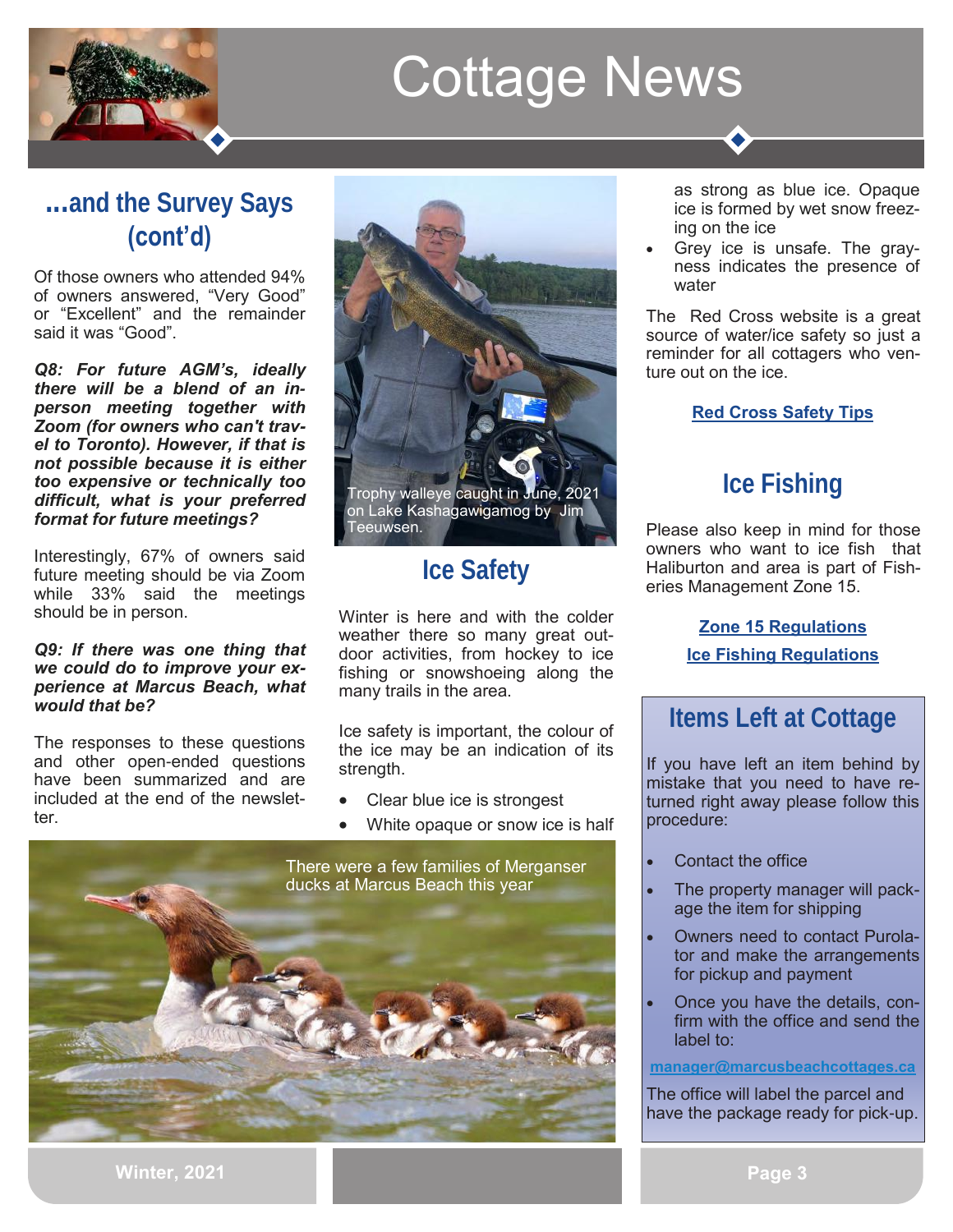

### **Elusive Loon By Curt Halen**

While walking along Joe's Trail or perhaps sitting on your dock, you may occasionally hear the haunting call of a loon. Seeing one is a little trickier.

The official bird of Ontario, the Common Loon nests in concealed parts of the shoreline to avoid detection from predators (raccoons, crows, seagulls & large fish) and people.

More often, you will see them swimming in open water where they will suddenly dive, often to great depths and for minutes at a time, in search of small fish, frogs or mussels for themselves or for their loonlets (yes, that's their name!) back in their nest.

Awkward on land, loons only come ashore to mate and nest. The female lays two eggs in May or June and then both parents take turns caring for their hatchlings for three months. Often the adult loons take to the water with the chicks on their



backs to better protect them from predators both above and below the water's surface.

Loons are solitary birds and don't flock like ducks or geese. They are territorial by nature and you may be lucky enough to see one large bird chase another across the surface of the water, defending its breeding and feeding territory.

Come the fall, loons migrate to warmer areas around the Gulf of Mexico. But they fly back to our colder northern lakes to breed when the ice melts.

Loons live from 15 to 30 years and they often return to the same lake every year, so you may be seeing a loon who's been coming to Marcus Beach longer than you have!

## **Resources**

There is so much to see and do in Haliburton! Here are a few resources on the Internet to help you:

Highlander Newspaper: **[The Highlander](https://thehighlander.ca/)**

Tourism site with suggestions: **[My Haliburton Highlands](https://myhaliburtonhighlands.com/)**

County of Haliburton official site: **[Haliburton County](https://www.haliburtoncounty.ca/)**

Hiking Trails: **[Haliburton Hiking Trails](https://myhaliburtonhighlands.com/hiking-trails/)**

Dining Suggestions: **[Restaurant Ideas](https://luxuryhaliburton.com/ss/haliburton-restaurants/)**

Garbage and Recycling **[Minden Recycling](https://mindenhills.ca/environmental-services/landfill-operations/)**



## **VoIP**

Now that high speed internet is a reality at Marcus Beach you may be aware that we have switched the phones from a land line to VoIP. But what is VoIP?

VoIP (Voice Over Internet Protocol) is a phone technology that uses the internet to make and receive calls instead of traditional phone lines.

VoIP is much less expensive than traditional land lines. In fact, although our high-speed internet (40- 50 Mbps) is more expensive than our previous internet (3-5 Mbps) the combination of high-speed internet together with VoIP made the overall financial package very attractive.

If you live in a large city and your provider is Bell, Rogers or Telus there is an excellent chance that your phone is already using VoIP. It is a "behind the scenes" technology – the phone is the same but the underlying technology is different.

Since all calls are made over the internet, VoIP is extremely costefficient for both domestic and long distance calls. We now have free long distance calling to anywhere in Canada or the U.S. (except Alaska and Hawaii).

**Winter, 2021**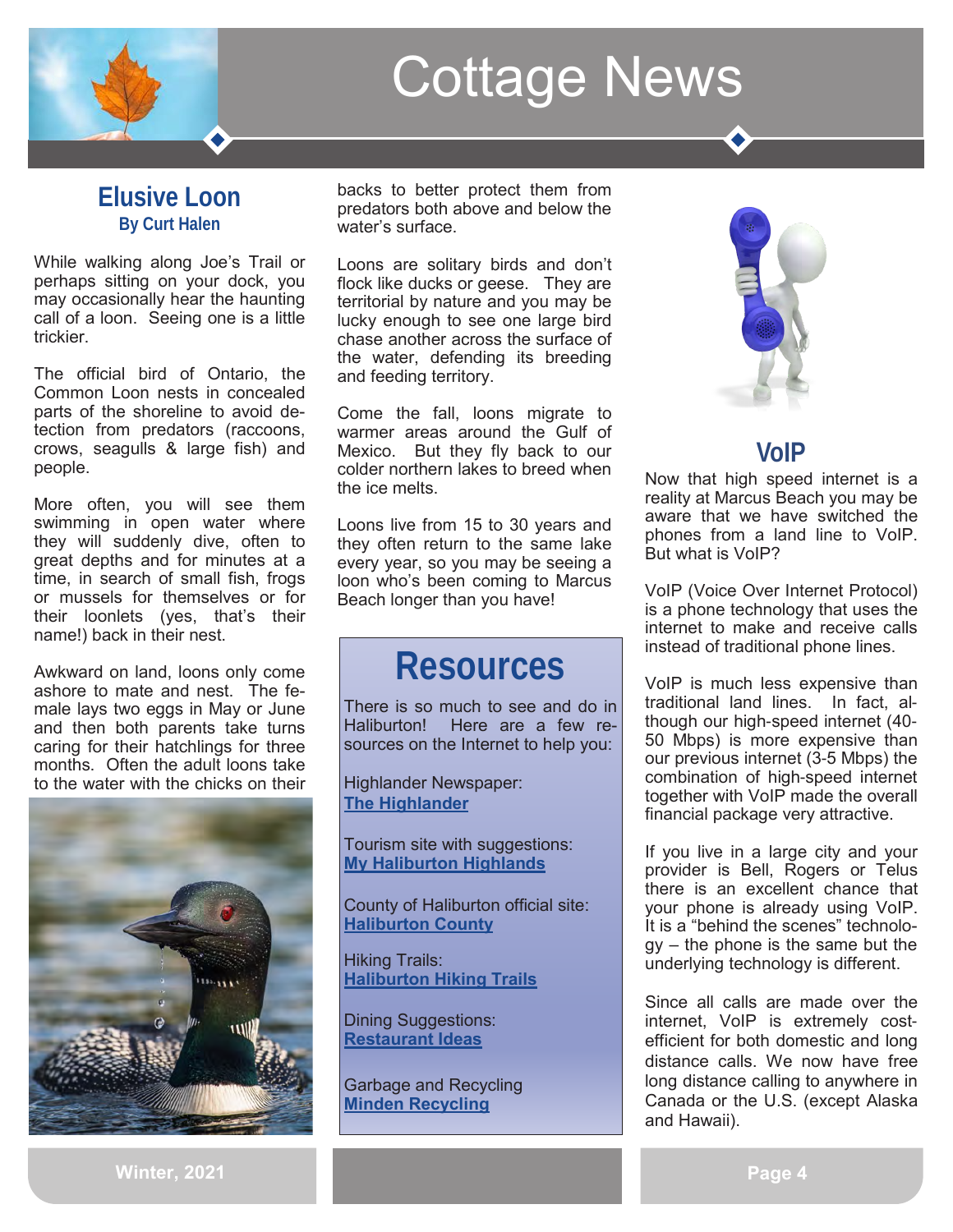

## **Lori's Corner**

#### *Damage*

Please remember that you are responsible for any damage, other than normal wear and tear, done to a cottage and its furnishings while you (or your guests or renters) are at the cottage. This includes damage to screens, stained sheets, broken glassware or dishes, damage done by pets, etc.

If something is damaged while you are there, please let me know as soon as you can. Alternatively, if you arrive at a cottage to find something damaged or missing, it's best to let me know early in your visit or you may end up being assessed as the person who did the damage.

Many items (dishes, etc.) are simply replaced and considered normal wear and tear. But if your pet rips a screen, or your toddler writes on the furniture, I think most people understand you'd be responsible for the cost of the repair or replacement.



*Check Out Procedures*

Please take a minute to review the checkout procedures before you leave, even if you think you have them memorized. We're finding that windows are not always closed or locked.

### *Garbage and Recycling*

Garbage and recycling procedures at the cottage are probably different from what you have at home. There is a list of what can be recycled taped to the inside of the kitchen cabinet near the blue boxes are.

Haliburton County is monitoring its landfill sites very carefully as the present sites are filling up and the costs to transport recycled items to larger centres has greatly increased.

Starting immediately, the County is imposing a \$50 dumping fee each time the driver finds recyclable items in the dumpster. There is a reminder on each side of the dumpster if you are not sure what is garbage vs. recycling. Do not forget that there is an area for used liquor and beer containers (the proceeds are donated to the Lions Club).

It is your responsibility to remind your children, guests and renters of the correct garbage and recycling procedures.

There is no easy way to trace improper garbage to a specific owner so everyone pays through increased fees, if these fines continue to be levied.

### *Dogs and Leashes*

I know we repeat this endlessly, but all dogs MUST be leashed at all



times when outside. Not only does it allow you to know where/when a "poop and scoop" is needed, but it prevents your dog from coming in contact with other dogs or owners.

Even owners who say "oh that's okay" may well be upset and the leash policy is there for a reason. All scooped pet bags are to be taken to the dumpster. Do not leave them at the cottage (indoors or out) for staff to remove.

We also ask for owners who have pets to do their best to clean any excessive pet hair before they leave.

#### *Snow Removal*

We are at the season for snow removal. The roads and driveways are plowed once there has been at least 10cm (3") of snow. However, if there is a storm, the driver may wait until it is finished. If your car is in the driveway while it is being cleared, it's always appreciated if you can move it temporarily while it's being plowed.

**Winter, 2021**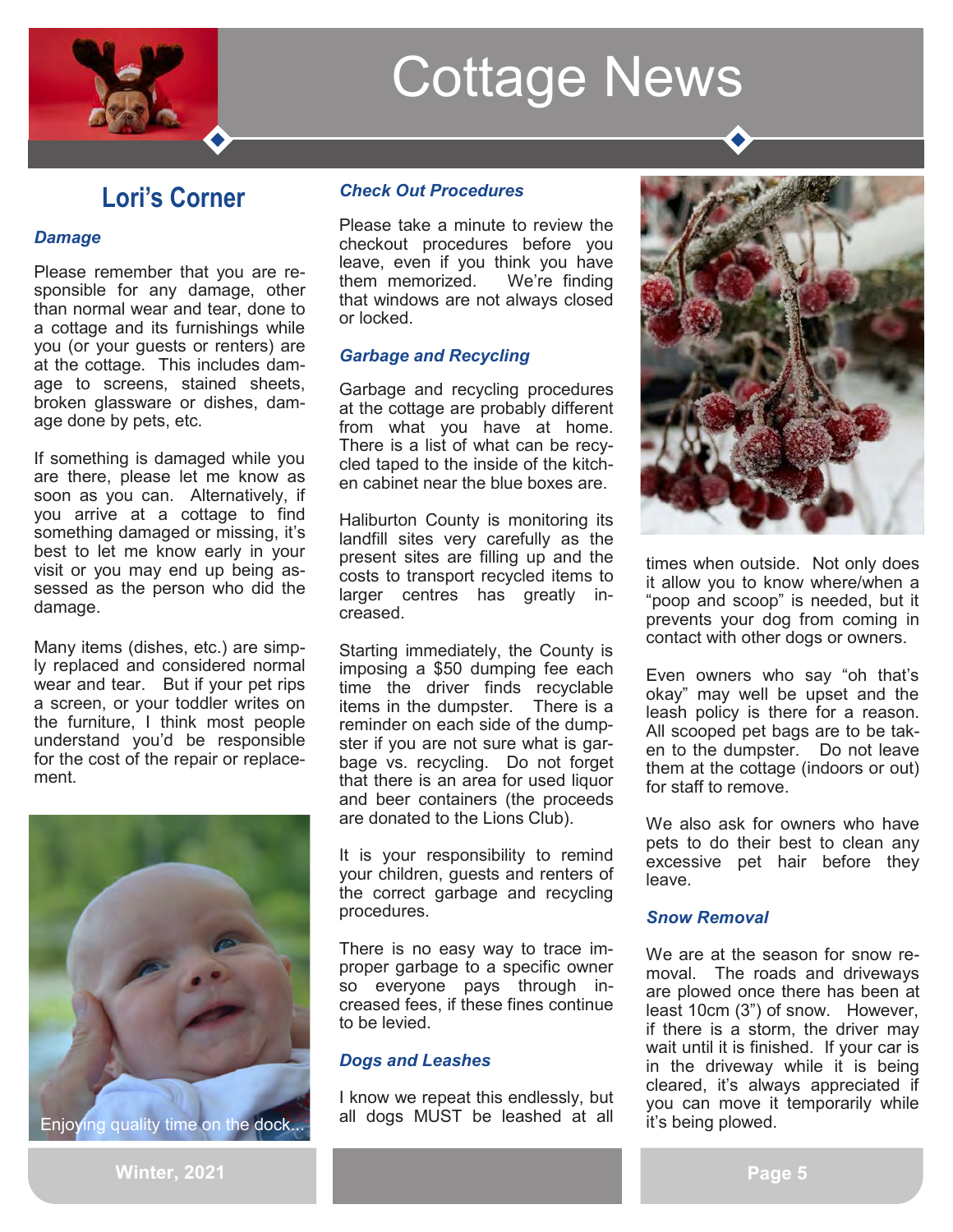## **Lori's Corner (cont'd)**

Snow tires are highly recommended for any travel to the region. No matter how little snow or ice you may have at home, it can be quite different at the cottage.

Each cottage will have a container of winter salt on the porch. Feel free to use this on the cottage walkway or stairs.

Snow shovels will also be left at the cottage entrance, as you are expected to keep your walkway and stairs clear while you are there.

Cottage entrances are only cleared by Marcus Beach staff on change over days.

### *Campfires*

Gathering around the fire in the winter is fun for everyone. Fires, either in the daytime or evening, are allowed from November 1<sup>st</sup> until April  $30<sup>th</sup>$ , and wood will continue to be provided all winter. Please remember to take any garbage or debris back to your cottage when you are finished.

#### *Ice Skating*

The skating rink near the office is usually ready in early January. We require a temperature of -10C or colder for several days in order to create an ice surface. The rink status will be posted; please stay off the ice unless it is marked OPEN.

Skating on the lake can be quite dangerous because of varying ice depth and currents so please use caution.



We are looking for a new Board member (ideally a woman).

After serving on the Board for many years Monique Telmosse has indicated this will be her last term.

If you would like to join please drop us a note before February 28<sup>th</sup>.

[marcusbeachboard@gmail.com](mailto:marcusbeachboard@gmail.com)

## **Cottage Guests**

If you are allowing family or nonowners to use your assigned week, please be sure to inform them that you (the owner) are the first contact if there are problems or questions at the cottage.

The office needs to be informed if non-owners are using your assigned week.

The office should only be contacted by guests for emergencies such as no heat, no water or a broken refrigerator.

The best way to contact the office is by email to: [manager@marcusbeachcottages.ca](mailto:manager@marcusbeachcottages.ca)

Emails are monitored for emergencies.

One area that guests tend to forget

is the recycling/garbage. Please remind them to sort the recycling when using.

Extra garbage bags are available at the office by sending an email or leaving a message.

Also, please remind non-owners that no one is present on the weekends to assist with questions.

## **Save the Date 2022 AGM**

Mark your calendars! The next AGM will be held on Saturday, April  $23<sup>rd</sup>$ , 2022 at 10am. The location, if in person, will be at:

#### **Hilton Garden Inn 300 Commerce Valley Dr E, Thornhill, ON L3T 7X3 [\(905\) 709](https://www.google.com/search?gs_ssp=eJzj4tZP1zcsMy_JTTY3MGC0UjWosLBMMUkxSTJJS0k2SbUwMrcyqDA2S0w2SDIyTEtKNjE1M0j0ks7IzCnJz1NITyxKSc1TyMzLUyjJyC_KAwrnAADG7hl2&q=hilton+garden+inn+thornhill&rlz=1C1MSIM_enCA938CA938&oq=hilton+garden+Inn+Thornhill&aqs=chrome.1.0i)-8008**

The current plan is to conduct the meeting using a combination of both Zoom and in person.

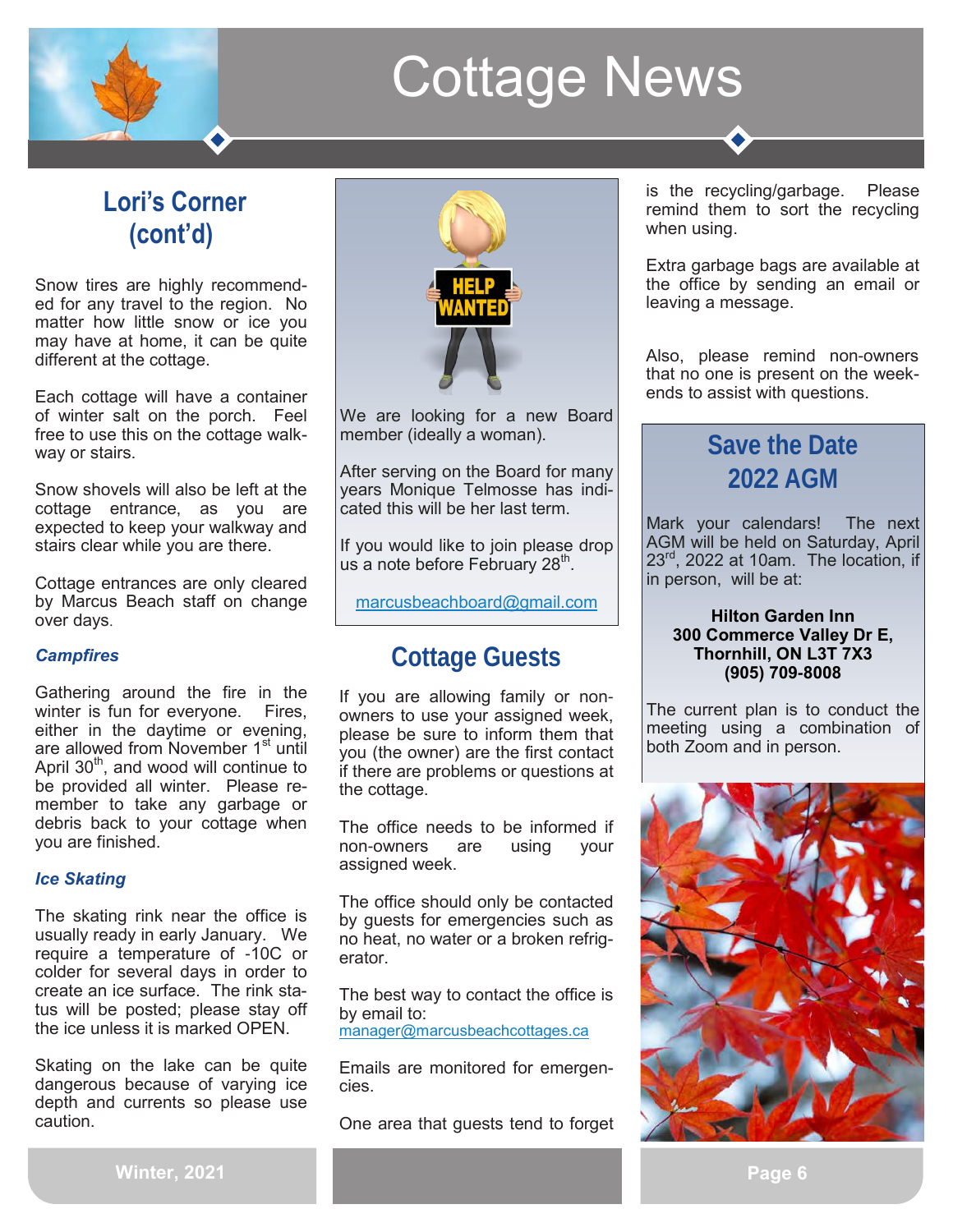

## **2021 Owners Survey Q&A**

In no particular order, here is a summary of the owners' questions we felt would be of interest to all cottagers:

| Question 1 - How are decisions made with<br>respect to maintaining the cottages and<br>replacing furniture and other items vs. up-<br>grading as needed (but not before)? | est and protecting the long-term capital reserve. | There are almost as many suggestions about what to replace or up-<br>grade in the cottages and when, as there are owners. It is always a<br>fine balancing act to ensure a regular maintenance and a reasona-<br>ble contents replacement schedule as well as refreshing both out-<br>side and inside the cottages for comfort, aesthetics and functionality<br>- all the while keeping annual maintenance fees and increases mod-                                                                                                                                                                                                                                                                                                  |
|---------------------------------------------------------------------------------------------------------------------------------------------------------------------------|---------------------------------------------------|-------------------------------------------------------------------------------------------------------------------------------------------------------------------------------------------------------------------------------------------------------------------------------------------------------------------------------------------------------------------------------------------------------------------------------------------------------------------------------------------------------------------------------------------------------------------------------------------------------------------------------------------------------------------------------------------------------------------------------------|
|                                                                                                                                                                           | replacement plan.                                 | Regular owner feedback and property manager recommendations<br>are key components to decisions by the Board about what and when<br>to repair or replace items. Of course, even the best-laid plans are<br>subject to events and changes outside our control. For instance, the<br>COVID pandemic had many negative impacts on our finances in-<br>cluding major increases in property insurance and building repair,<br>demanding constant vigilance and adjustment to the upkeep and                                                                                                                                                                                                                                               |
|                                                                                                                                                                           | considerations.                                   | Every major item in the cottages is part of our capital investment<br>plan so that informed decisions can be made based on reasonable<br>assumptions and actual experience. For a variety of reasons, items<br>in multi-use cottages (or outside, such as the kayaks) tend to get a<br>harder workout than the same items in our own homes and general-<br>ly need replacement more frequently. Not everything can be re-<br>placed at once nor does it need to be, and so determining the right<br>time to replace what item and at what price point, is subject to many                                                                                                                                                           |
|                                                                                                                                                                           |                                                   | In terms of major items, over the course of 2021, we replaced all up-<br>stairs mattresses, most fridges and the Wi-Fi system. Stoves and<br>sofas are on track for 2022. We believe you will be pleased with the<br>new, refreshed look and improved functionality of all these items,<br>done at the request of a majority of owners, within the planned capi-<br>tal investment plan, and with input from our dedicated design com-<br>mittee volunteers who lead the 'refresh initiative' effort. We are also<br>fortunate to have as Board members three accountants/treasurers<br>(plus an independent outside review of our books annually) and so<br>we remain confident in the long-term viability of the capital reserve. |
| Question 2 - Please accept electronic pay-<br>ment for annual maintenance fees instead<br>of manual cheques.                                                              | invoice.                                          | Just a reminder to all cottagers that we allow e-transfer of annual<br>maintenance fees. Lori sends complete instructions with the annual                                                                                                                                                                                                                                                                                                                                                                                                                                                                                                                                                                                           |
|                                                                                                                                                                           |                                                   | Please note that many financial institutions have a cap on daily e-<br>transfers (often \$3,000/day) which means having to do two transfers<br>over two days to pay for maintenance fees for one share. This is<br>imposed by the bank / Interac and is not something we can change.                                                                                                                                                                                                                                                                                                                                                                                                                                                |
| <b>Winter, 2021</b>                                                                                                                                                       |                                                   | Page 7                                                                                                                                                                                                                                                                                                                                                                                                                                                                                                                                                                                                                                                                                                                              |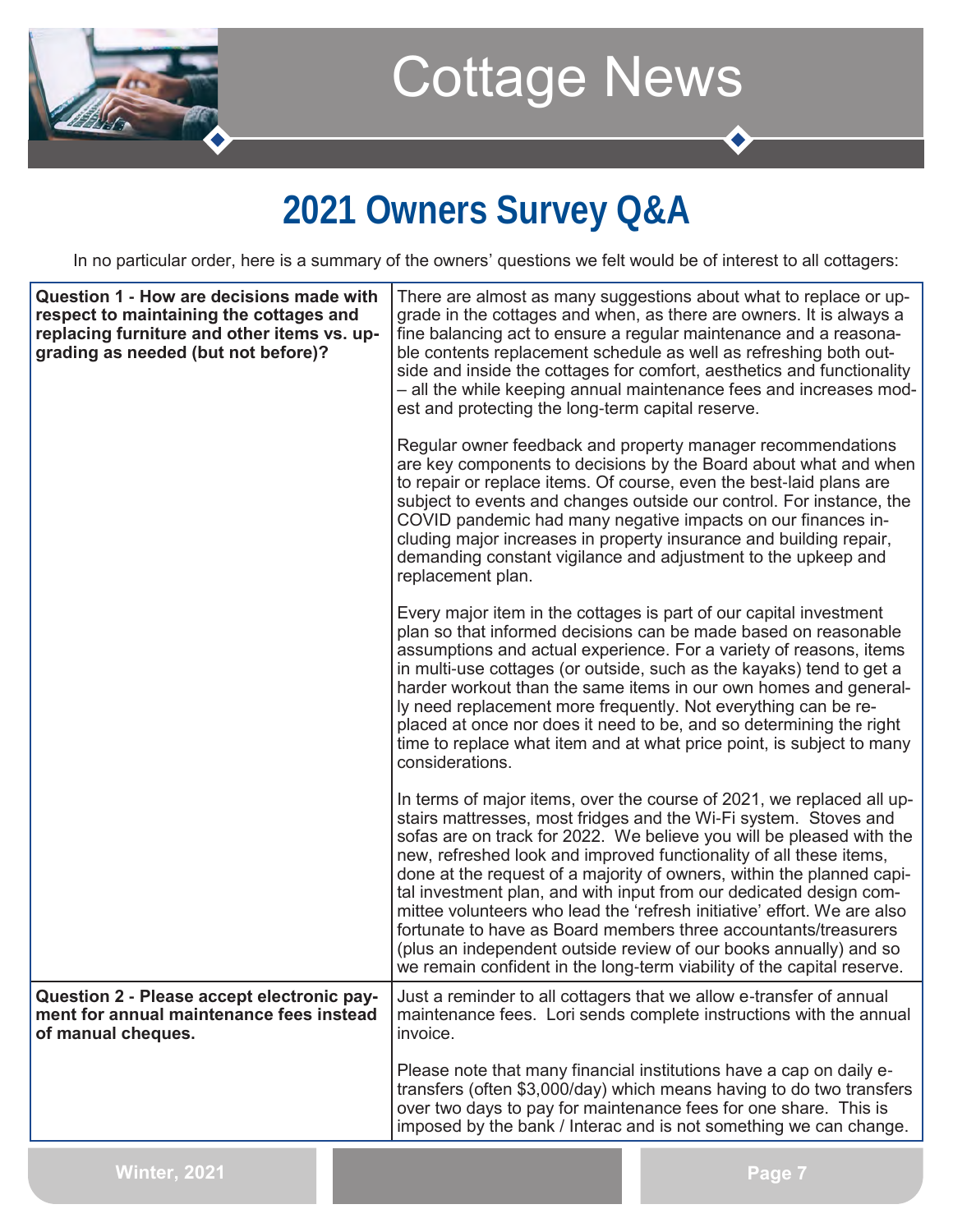| 22 A.T |
|--------|
|        |

 $\bullet$ 

| Question 3 - What are you doing to im-<br>prove the cleaning standard of the cot-<br>tages, a service that seems to have de-<br>clined in quality this year?                                          | The COVID pandemic (and a variety of other factors) have com-<br>bined to make 2021 a very difficult year for attracting and retaining<br>cleaners. More Haliburton area residents are renting their properties,<br>and there has been an increase in job opportunities that are less<br>physically demanding than cleaning. In addition, COVID and COVID<br>protocols of isolation and/or quarantine have affected some of our<br>cleaning staff, and extra time is needed to clean cottages since<br>more surfaces need more frequent cleaning. These factors have<br>placed significant demands on our ability to attract and retain help<br>for a high quality cleaning service.<br>This has inevitably meant an increase in turnover of staff, and new<br>staff need time to learn our routines and protocols. Lori has done<br>everything possible this year to maintain the quality of cleaning ser-<br>vice. At the same time, we've continued to explore ways to manage<br>this critical MB service including increasing wages or changing<br>scheduled hours. The situation has resulted in real challenges to<br>clean all cottages to an acceptable standard in the short time availa-<br>ble on check-out/check-in days. The Board is currently considering<br>what options may be available to us to improve the conditions of<br>work to attract and retain cleaners. |
|-------------------------------------------------------------------------------------------------------------------------------------------------------------------------------------------------------|--------------------------------------------------------------------------------------------------------------------------------------------------------------------------------------------------------------------------------------------------------------------------------------------------------------------------------------------------------------------------------------------------------------------------------------------------------------------------------------------------------------------------------------------------------------------------------------------------------------------------------------------------------------------------------------------------------------------------------------------------------------------------------------------------------------------------------------------------------------------------------------------------------------------------------------------------------------------------------------------------------------------------------------------------------------------------------------------------------------------------------------------------------------------------------------------------------------------------------------------------------------------------------------------------------------------------------------------------------------------------------------|
|                                                                                                                                                                                                       |                                                                                                                                                                                                                                                                                                                                                                                                                                                                                                                                                                                                                                                                                                                                                                                                                                                                                                                                                                                                                                                                                                                                                                                                                                                                                                                                                                                      |
| Question 4 - The property landscape is<br>generally well kept but what is the plan to<br>improve condition of the trail, and pre-<br>serve and improve sight lines to the river<br>from the cottages? | The Marcus Beach maintenance team has begun to add a light<br>gravel mixture and wood chips in several parts of the shoreline trail<br>to reduce areas that are habitually muddy. We have also reduced<br>using the ATV along the path except when absolutely necessary,<br>and that will help to reduce tracks and ruts in the trail. Consistently<br>wet areas can't be eliminated, but this effort will help reduce their<br>size and number. We believe that for 2022, we will be able to contin-<br>ue to make these improvements using our own maintenance team<br>but will monitor the situation to determine if more aggressive action<br>is needed.<br>Landscape maintenance including weed removal/shrub/bush trim-                                                                                                                                                                                                                                                                                                                                                                                                                                                                                                                                                                                                                                                        |
|                                                                                                                                                                                                       | ming is a big part of the MB maintenance team's job, including<br>throughout 2021. We also retain the services of a landscape man-<br>agement expert who does an annual review and inspection to pro-<br>vide us with advice and recommendations for how to preserve and<br>improve the property.                                                                                                                                                                                                                                                                                                                                                                                                                                                                                                                                                                                                                                                                                                                                                                                                                                                                                                                                                                                                                                                                                    |
|                                                                                                                                                                                                       | Similar to the inside of the cottage, there are multiple opinions on<br>what the landscaping should be. We hear everything from "too few<br>trees" to "too many trees" and everything in between. The mainte-<br>nance team continues to monitor and cut back growth and respond<br>to cottage owner observations and requests where possible.                                                                                                                                                                                                                                                                                                                                                                                                                                                                                                                                                                                                                                                                                                                                                                                                                                                                                                                                                                                                                                       |
|                                                                                                                                                                                                       |                                                                                                                                                                                                                                                                                                                                                                                                                                                                                                                                                                                                                                                                                                                                                                                                                                                                                                                                                                                                                                                                                                                                                                                                                                                                                                                                                                                      |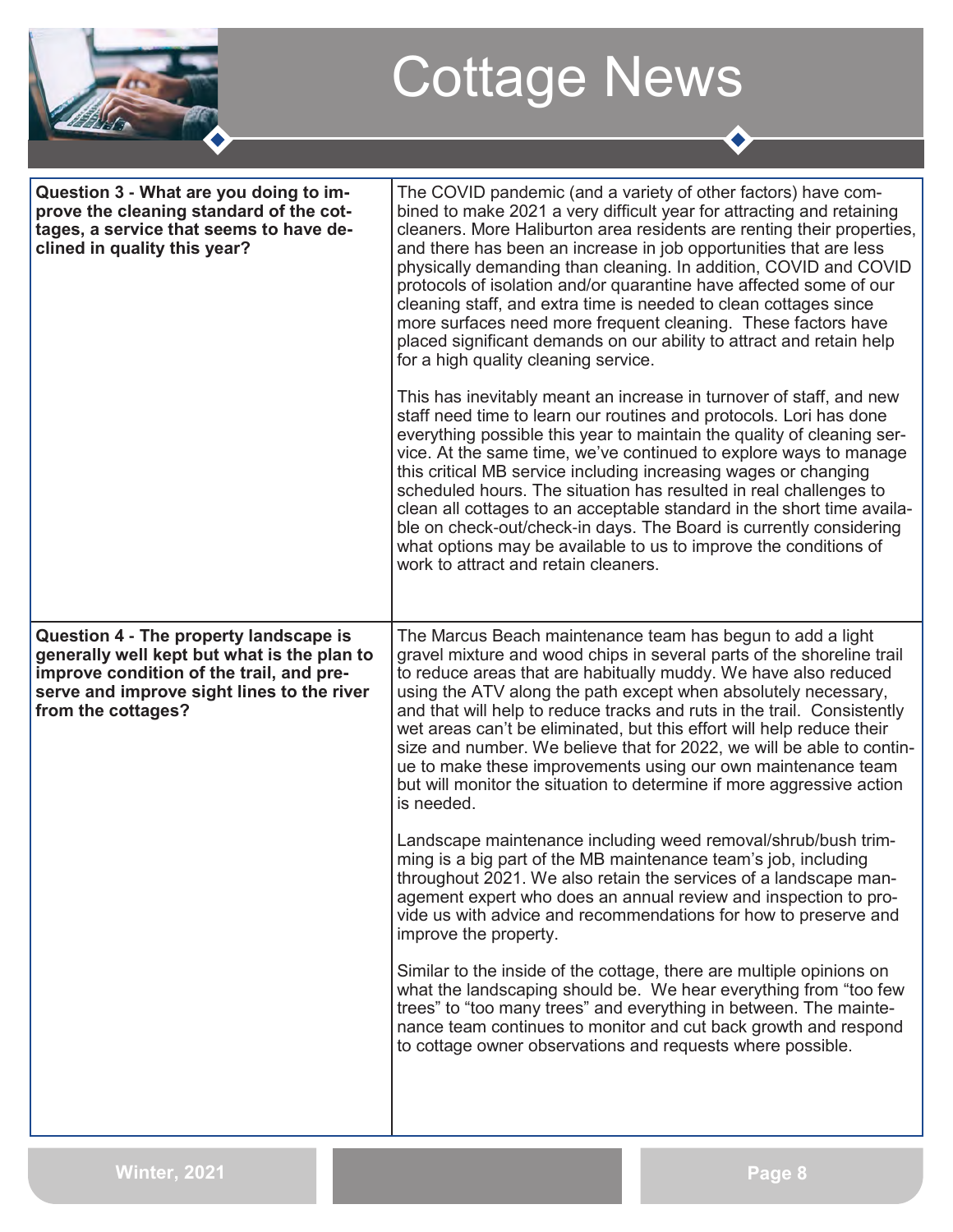

| Question 5 - Improve the website for<br>buying/selling/renting.                                                                                                                                  | The Marcus Beach website was refreshed a few years ago and, in<br>our opinion, is a notable improvement over the previous site. We<br>accept there are improvements to be made to the buy/sell/rent com-<br>ponent and we have recently identified an owner who has volun-<br>teered to be the new webmaster following the retirement of our pre-<br>vious webmaster. Changes and improvements are being reviewed,<br>including whether we have capacity and capability to enhance a<br>modest social media presence for MB owners.                                                                                                                                                                                                                                                      |
|--------------------------------------------------------------------------------------------------------------------------------------------------------------------------------------------------|------------------------------------------------------------------------------------------------------------------------------------------------------------------------------------------------------------------------------------------------------------------------------------------------------------------------------------------------------------------------------------------------------------------------------------------------------------------------------------------------------------------------------------------------------------------------------------------------------------------------------------------------------------------------------------------------------------------------------------------------------------------------------------------|
| Question 6 - Put king sized beds in the<br>master bedroom.                                                                                                                                       | Master bedroom mattresses were replaced in 2014 and at that time<br>owners were asked if they would like to upgrade the queen bed to a<br>king-sized bed for a minimal cost. The change required unanimous<br>agreement of all owners and although some cottages chose to up-<br>grade, many did not. We will make a similar offer when mattresses<br>are due for replacement again (not scheduled for several years).                                                                                                                                                                                                                                                                                                                                                                   |
| Question 7 - Post the Capital Reserve de-<br>tails on the website.                                                                                                                               | There are three aspects to the reserve fund that are constantly mon-<br>itored:<br>how much money is currently in the fund and how is that invest-<br>ed<br>what is the projection for the health of the fund 10, 20 and 30+<br>years into the future<br>which items does the fund cover and when are items scheduled<br>to be replaced<br>It would be difficult to post these items on the website in a simple<br>and concise manner and simply posting the Excel spreadsheet tool<br>would likely be confusing.<br>That said, the Board prides itself on being open and transparent and<br>the information is absolutely available to any owner who is interest-<br>ed. If anyone wishes to review the spreadsheet and /or the fund,<br>we'd be happy to have a one-on-one discussion. |
| Question 8 - The Zoom meeting format<br>should be a standard option made availa-<br>ble for all future AGMs. Allows owners<br>who geographically can't attend physically<br>to attend virtually. | Baring any technical or cost limitations the intent is to conduct the<br>next AGM as a mixed "in person" meeting (in Toronto) as well as via<br>Zoom.                                                                                                                                                                                                                                                                                                                                                                                                                                                                                                                                                                                                                                    |
| Question 9 - Please remind owners to re-<br>turn equipment to the right dock at the end<br>of the day!                                                                                           | Good point – everyone is reminded! (and, to ensure any fire they<br>start in the firepit is completely extinguished before leaving the firepit<br>area).                                                                                                                                                                                                                                                                                                                                                                                                                                                                                                                                                                                                                                 |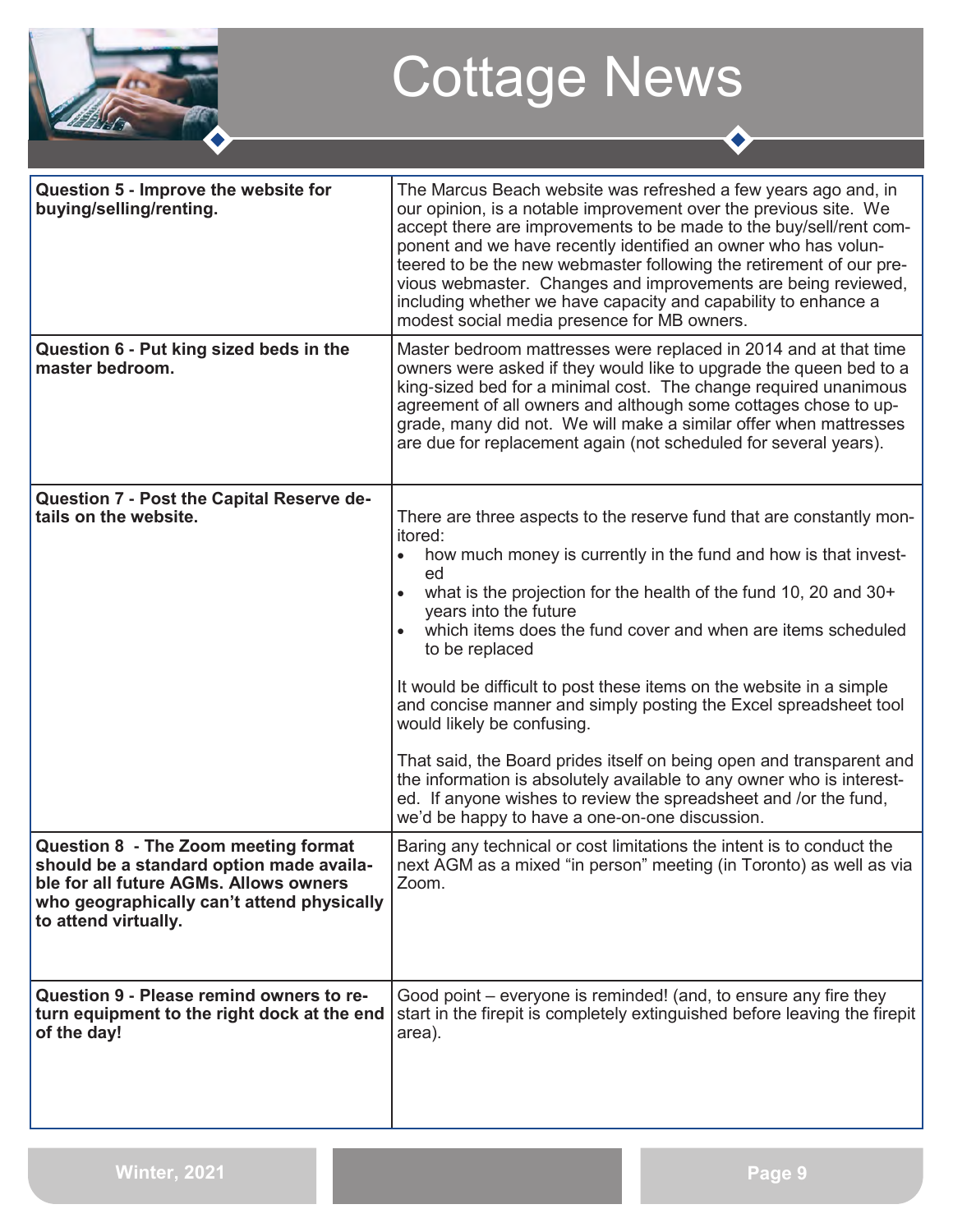

| Question 10 - Be stricter with renters when<br>they cause problems.                                            | This is an interesting comment, and we aren't sure what kind of<br>problems are being referred to. We need to point out that the over-<br>whelming majority of renters cause no issues at all.                                                                                                          |
|----------------------------------------------------------------------------------------------------------------|---------------------------------------------------------------------------------------------------------------------------------------------------------------------------------------------------------------------------------------------------------------------------------------------------------|
|                                                                                                                | Occasionally we find that non-owners (paying or not) aren't always<br>aware of all the rules (e.g. keep your dog on a leash or wash the<br>towels before you leave) and this is easily remedied.                                                                                                        |
|                                                                                                                | We want to reinforce owners who rent their time period are com-<br>pletely responsible for their cottage during that time. You need to<br>ensure that when others use your cottage, they are aware of the<br>rules and if renters have questions, they should first reach out to the<br>cottage owner.  |
|                                                                                                                | If you decide to rent or let others use the cottage, please remember<br>that if folks don't follow the rules it is you who is ultimately financially<br>responsible; for instance, if a renter leaves the cottage a mess it is<br>the owner that will be responsible for any additional cleaning costs. |
| Question 11 - Please add a dining option<br>to the screened in porch                                           | Probably as many owners would like to add a table to the porch as<br>those who don't. Our suggestion is to contact your cottage co-<br>owners to see if they would all chip in towards a portable table that<br>could be stored in the basement when not in use.                                        |
| Question 12 - I would like to see further<br>discussions regarding charging stations<br>for electric vehicles. | Good idea. The Board will be starting a review this year of electric<br>charging stations in terms of feasibility and cost.                                                                                                                                                                             |
| Question 13 - Keep "Joe's Trail" plowed in<br>the winter.                                                      | This was done one winter a few years ago but typically we choose<br>not to. The plow is hard on the trail and folks who snowshoe or ski<br>prefer a trail that is not cleared.                                                                                                                          |
| Question 14 - Could we please have some<br>idea about how many RCI owners are us-<br>ing Marcus Beach?         | Very few – the last few years has seen one or two RCI renters a<br>year. Consideration is being given to stopping this program as the<br>overhead does not seem to be justified.                                                                                                                        |
| Question 15 - Canada Geese on the prop-<br>erty.                                                               | The numbers of geese on the property fluctuates by year. We will<br>monitor the situation over the next year or so and if the numbers<br>continue to increase, we will take the necessary remediation efforts.                                                                                          |
|                                                                                                                | We encourage owners to carefully shoo away any geese that land<br>on docks or walk onto the property. If you see geese on either the<br>shore or dock, please let Lori or someone on the maintenance team<br>know as soon as possible.                                                                  |
|                                                                                                                | And please, under no circumstances feed the geese.                                                                                                                                                                                                                                                      |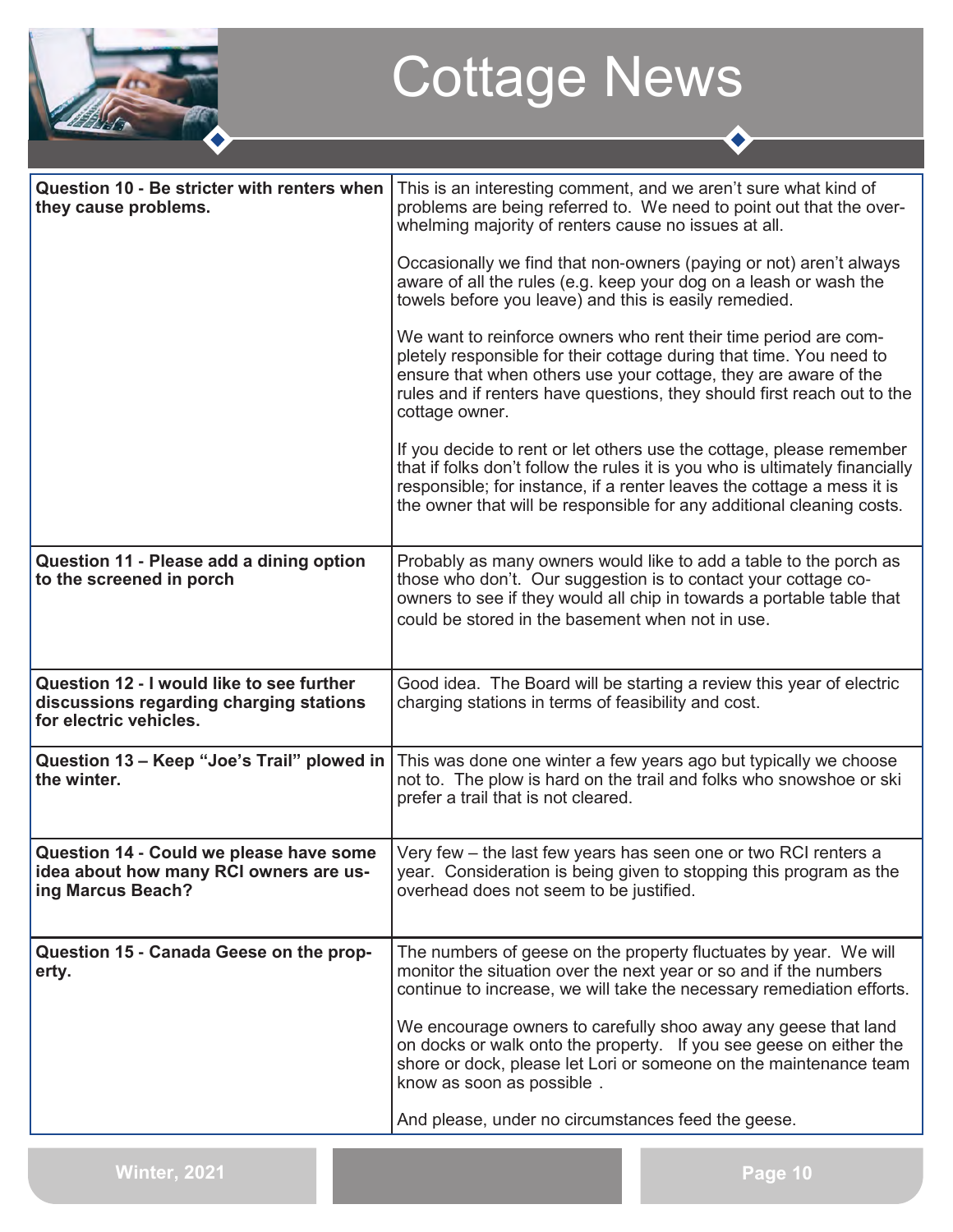

 $\bullet$ 

| Question 16 - What are you doing to en-<br>sure annual fee increases are kept to a<br>minimum? | The country is experiencing its highest inflation rate in 18 years, a<br>consequence of a variety of factors including COVID and the im-<br>pacts of stresses on the supply chain. Prices for goods such as lum-<br>ber and services such as insurance have dramatically increased this<br>past year. The pandemic also accelerated a trend found in the Hali-<br>burton area and elsewhere in 'cottage countries' increasingly of<br>higher-than-average rental use, and of owners looking to leverage<br>equity to make property or home improvements. |
|------------------------------------------------------------------------------------------------|----------------------------------------------------------------------------------------------------------------------------------------------------------------------------------------------------------------------------------------------------------------------------------------------------------------------------------------------------------------------------------------------------------------------------------------------------------------------------------------------------------------------------------------------------------|
|                                                                                                | These all put stresses on local prices and on the availability of<br>goods and services. That being said, we continue to be diligent in<br>trying to keep annual increases low, and notably, this year's annual<br>fee increase is below the expected 2021 inflation rate for Canada.<br>The MB Board are all property owners ourselves, and are committed<br>to fiduciary responsibility while at the same time continuing to re-<br>fresh and upgrade the cottages where opportunity and finances per-<br>mit.                                         |
| Question 17 - Replacement of items or new<br>items.                                            | Every year we receive requests for replacement of aging items (e.g.<br>refrigerators and stoves) and requests for new items (e.g. TV in<br>master bedroom). Please keep these requests coming as they help<br>the Board understand what changes owners would like to see.                                                                                                                                                                                                                                                                                |
|                                                                                                | This feedback provides the Board with insights on what owners' in-<br>terests are, though we generally are not able to make large changes<br>quickly in order to protect the management and long-term sustain-<br>ment of our Capital Reserve.                                                                                                                                                                                                                                                                                                           |
|                                                                                                | There are several items that were replaced in 2021, ranging from<br>the refrigerators to the kayaks.                                                                                                                                                                                                                                                                                                                                                                                                                                                     |
|                                                                                                | Specific requests from owners include:                                                                                                                                                                                                                                                                                                                                                                                                                                                                                                                   |
|                                                                                                | Larger 65 inch Smart TV in the living room so families can<br>watch sports and movies together. The current TV is too small.<br>The TVs were replaced in 2013 and are larger than the previous<br>model and notably, some cottage layouts simply will not accommo-<br>date a larger unit. Opinion on this subject is highly mixed, with some<br>owners preferring no TV at all.                                                                                                                                                                          |
|                                                                                                | TV in master bedroom.<br>This has been investigated in the past and due to the cost per cot-<br>tage the Board has decided not to add a second TV at this time.                                                                                                                                                                                                                                                                                                                                                                                          |
|                                                                                                | Add another pickle ball court.<br>Pickle ball has proven to be popular! Unfortunately, the only way to<br>add a second court is to encroach on the tennis court which is also<br>extremely popular. Alternatively, cottagers are able to use the tennis<br>court for pickleball when that court is in use (while not exactly the<br>same 'regulation size', it's a good substitute until the pickleball court<br>is open).                                                                                                                               |